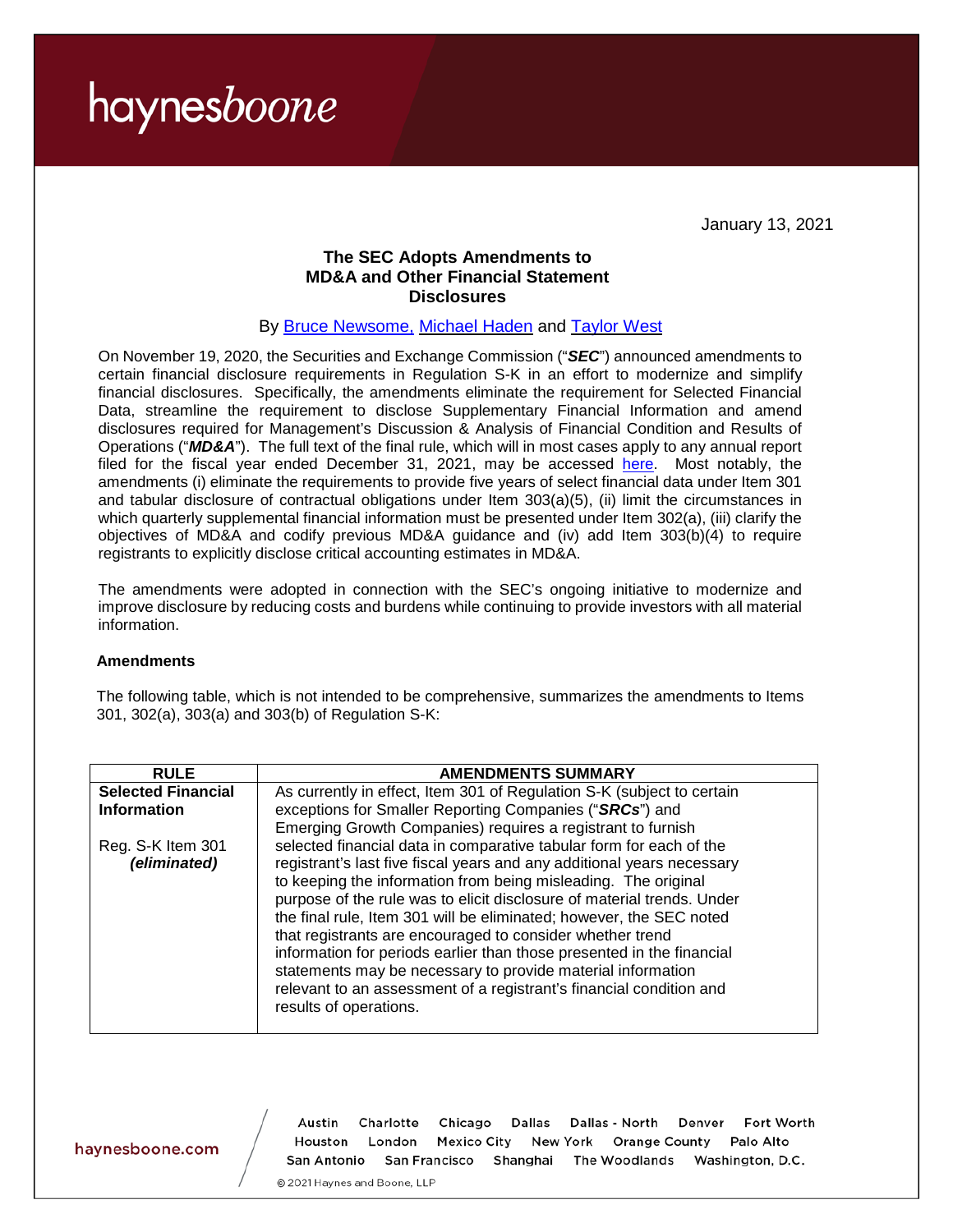| <b>RULE</b>          | <b>AMENDMENTS SUMMARY</b>                                                                                                                                                                                                                                                                                                                                                                                                                                                                                                                                                                                                                                                                                                                                                                                                                                                                                                                                                                                                                                |
|----------------------|----------------------------------------------------------------------------------------------------------------------------------------------------------------------------------------------------------------------------------------------------------------------------------------------------------------------------------------------------------------------------------------------------------------------------------------------------------------------------------------------------------------------------------------------------------------------------------------------------------------------------------------------------------------------------------------------------------------------------------------------------------------------------------------------------------------------------------------------------------------------------------------------------------------------------------------------------------------------------------------------------------------------------------------------------------|
| <b>Supplementary</b> |                                                                                                                                                                                                                                                                                                                                                                                                                                                                                                                                                                                                                                                                                                                                                                                                                                                                                                                                                                                                                                                          |
| <b>Financial</b>     | Once the new Item 302(a) is effective, registrants will no longer be                                                                                                                                                                                                                                                                                                                                                                                                                                                                                                                                                                                                                                                                                                                                                                                                                                                                                                                                                                                     |
| <b>Information</b>   | required to provide two years of tabular selected quarterly financial                                                                                                                                                                                                                                                                                                                                                                                                                                                                                                                                                                                                                                                                                                                                                                                                                                                                                                                                                                                    |
|                      | data. The requirements under the current Item 302(a) will be                                                                                                                                                                                                                                                                                                                                                                                                                                                                                                                                                                                                                                                                                                                                                                                                                                                                                                                                                                                             |
| Reg. S-K Item 302(a) | replaced with a "principles-based requirement for material                                                                                                                                                                                                                                                                                                                                                                                                                                                                                                                                                                                                                                                                                                                                                                                                                                                                                                                                                                                               |
|                      | retrospective changes."                                                                                                                                                                                                                                                                                                                                                                                                                                                                                                                                                                                                                                                                                                                                                                                                                                                                                                                                                                                                                                  |
|                      |                                                                                                                                                                                                                                                                                                                                                                                                                                                                                                                                                                                                                                                                                                                                                                                                                                                                                                                                                                                                                                                          |
|                      | Currently, Item 302(a) of Regulation S-K requires disclosure of,<br>among other things, (i) selected quarterly financial data of specified<br>operating results, (ii) variances in these results from amounts<br>previously reported on a Form 10-Q and (iii) a description of the<br>effect of any discontinued operations and unusual or infrequently<br>occurring items recognized in each quarter, as well as the aggregate<br>effect and the nature of year-end or other adjustments that are<br>material to the results of that quarter.                                                                                                                                                                                                                                                                                                                                                                                                                                                                                                           |
|                      |                                                                                                                                                                                                                                                                                                                                                                                                                                                                                                                                                                                                                                                                                                                                                                                                                                                                                                                                                                                                                                                          |
|                      | Although Item 302(a) will be retained, disclosure will be required<br>only when there are one or more retrospective changes that, in the<br>aggregate, are material to the statements of comprehensive income<br>for any of the quarters within the registrant's two most recent fiscal<br>years and any subsequent interim period for which financial<br>statements are included or required to be included by Article 3 of<br>Regulation S-X. The amendments will require registrants to provide<br>an explanation of the reasons for such material changes and to<br>disclose, for each affected quarterly period and the fourth quarter in<br>the affected year, summarized financial information related to the<br>statements of comprehensive income and earnings per share<br>reflecting such changes. Depending on the circumstances, the<br>affected quarters may include a single quarter or may flow through<br>to several quarters within the two-year look-back period.<br>The new rule also amends the definition of "summarized financial |
|                      | information" to allow for variations in disclosures to conform to the<br>nature of a registrant's business and allow registrants flexibility in the<br>line items presented.                                                                                                                                                                                                                                                                                                                                                                                                                                                                                                                                                                                                                                                                                                                                                                                                                                                                             |
|                      | Examples of such retrospective changes that may require disclosure<br>if material include (i) reorganization of entities under common<br>control, (ii), a disposition of a business that is accounted for as<br>discontinued operations, (iii) correction of an error and (iv) certain<br>changes in accounting principles.                                                                                                                                                                                                                                                                                                                                                                                                                                                                                                                                                                                                                                                                                                                              |
|                      | In streamlining the requirements of Item 302(a), the SEC stated that<br>the amendments will eliminate duplicative disclosures that are<br>"provided elsewhere, such as in Forms 10-Q or, in the case of fourth<br>quarter results, can be derived from annual results disclosed in the<br>Form 10-K."                                                                                                                                                                                                                                                                                                                                                                                                                                                                                                                                                                                                                                                                                                                                                    |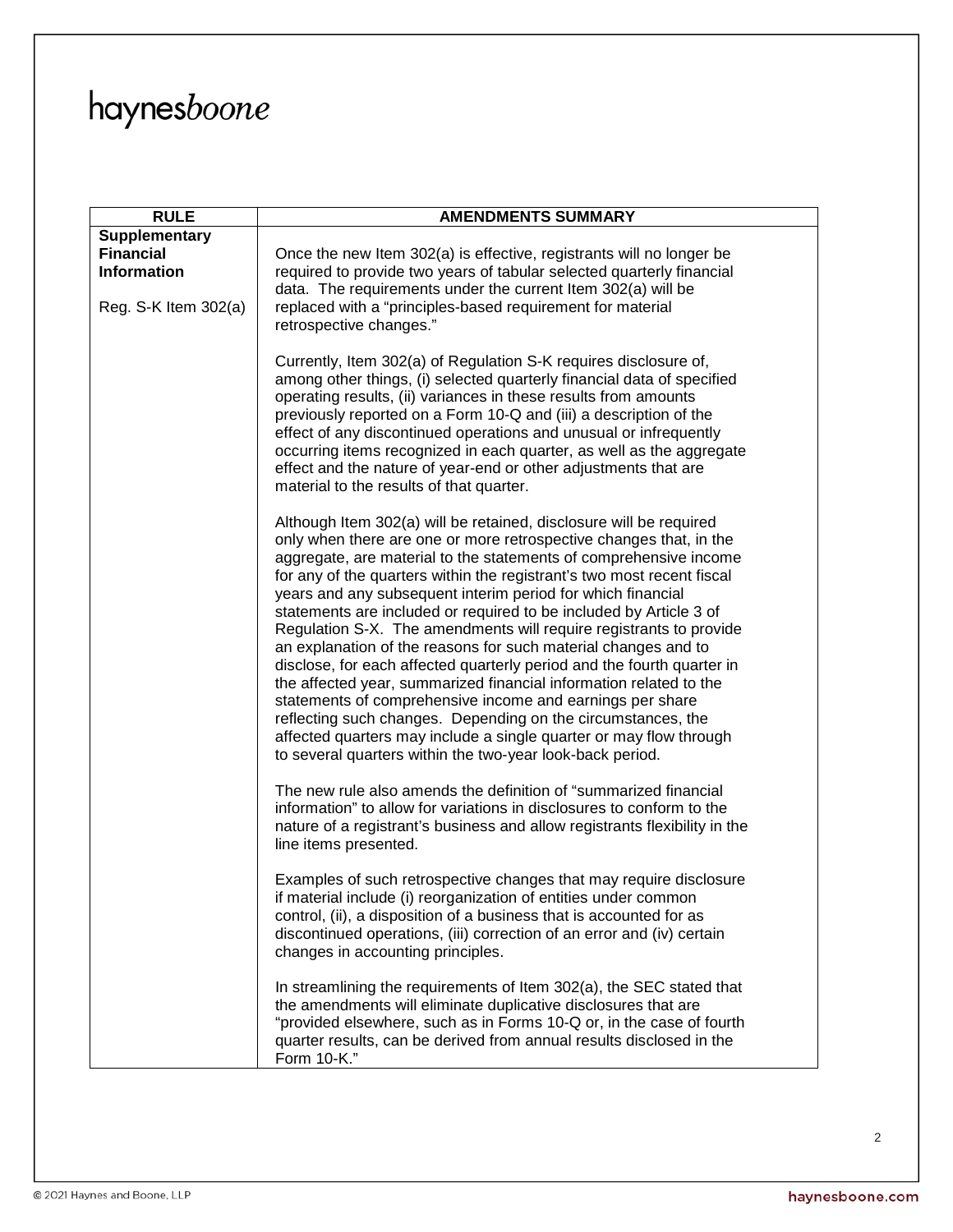| <b>RULE</b>                 | <b>AMENDMENTS SUMMARY</b>                                                                                                           |
|-----------------------------|-------------------------------------------------------------------------------------------------------------------------------------|
| <b>Summary of Reg. S-</b>   | The SEC final rule amends multiple portions of the disclosures                                                                      |
| <b>K Item 303</b>           | required in MD&A. As currently in effect, Item 303 of Regulation S-K                                                                |
|                             | requires disclosure of information relevant to assessing a                                                                          |
|                             | registrant's financial condition, changes in financial condition and                                                                |
|                             | results of operations. More specifically, Item 303(a) requires                                                                      |
|                             | disclosure of five key components: liquidity, capital resources,                                                                    |
|                             | results of operations, off-balance sheet arrangements and<br>contractual obligations. Item 303(b) covers interim period             |
|                             | disclosures and requires registrants to discuss material changes in                                                                 |
|                             | the items listed in Item 303(a), other than the impact of inflation and                                                             |
|                             | changing prices on operations. Item 303(c) acknowledges the                                                                         |
|                             | application of a statutory safe harbor for forward-looking information                                                              |
|                             | provided in off-balance sheet arrangements and contractual                                                                          |
|                             | obligations disclosures, and Item 303(d) provides certain                                                                           |
|                             | accommodations for SRCs.                                                                                                            |
|                             |                                                                                                                                     |
| <b>Purpose of MD&amp;A</b>  | As amended, the new Item 303(a) emphasizes the principal                                                                            |
|                             | objectives of MD&A and specifies information that registrants must                                                                  |
| Reg. $S-K$ Item 303(a)      | disclose in order to allow investors to "view the registrant from                                                                   |
|                             | management's perspective." Registrants must disclose "matters that<br>are reasonably likely, based on 'management's assessment,' to |
|                             | have a material impact on future operations," including the following:                                                              |
|                             |                                                                                                                                     |
|                             | Material information relevant to an assessment of the<br>$\bullet$                                                                  |
|                             | financial condition and results of operations of the                                                                                |
|                             | registrant, including an evaluation of the amounts and                                                                              |
|                             | certainty of cash flows from operations and from outside                                                                            |
|                             | sources.                                                                                                                            |
|                             | Material events and uncertainties known to management<br>٠                                                                          |
|                             | that are reasonably likely to cause reported financial                                                                              |
|                             | information not to be indicative of future operating results or                                                                     |
|                             | of future financial condition. This includes descriptions and                                                                       |
|                             | amounts of matters that have had a material impact on                                                                               |
|                             | reported operations as well as matters that are reasonably                                                                          |
|                             | likely, based on management's assessment, to have a                                                                                 |
|                             | material impact on future operations.                                                                                               |
|                             | The material financial and statistical data that the registrant                                                                     |
|                             | believes will enhance a reader's understanding of the                                                                               |
|                             | registrant's financial condition, cash flows and other                                                                              |
|                             | changes in financial condition, and results of operations.                                                                          |
|                             |                                                                                                                                     |
| <b>Key MD&amp;A Changes</b> | Under the amendments, current Item 303(a) will be re-captioned as                                                                   |
|                             | Item 303(b) and will update the required disclosures concerning                                                                     |
| Reg. S-K Item 303(b)        | capital resources, results of operations, off-balance sheet                                                                         |
|                             | arrangements and contractual obligations. In addition, the text of                                                                  |
|                             | the new Item 303(b) will require a discussion of "the underlying                                                                    |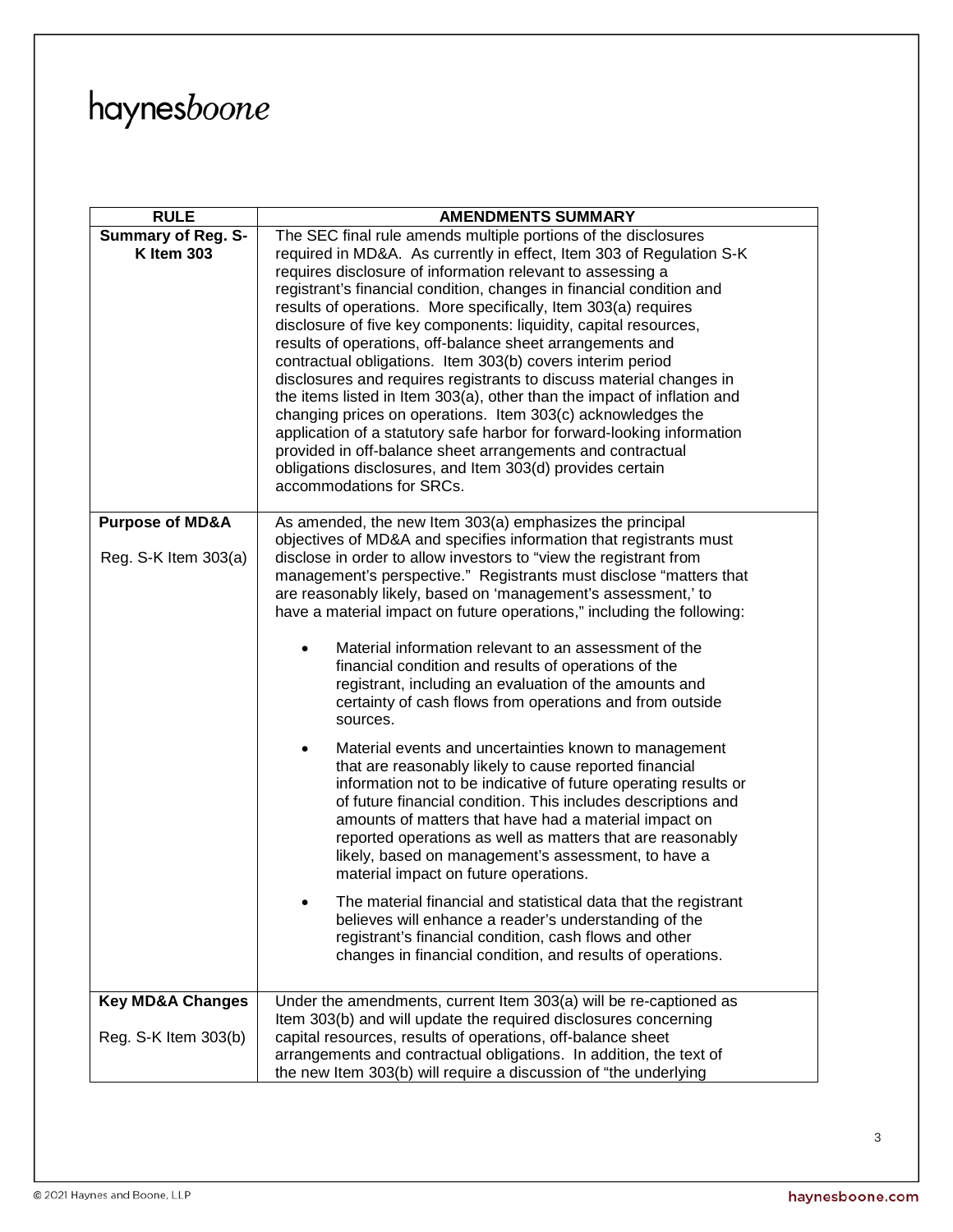| <b>RULE</b> | <b>AMENDMENTS SUMMARY</b>                                                                                                                                                                                                                                                                                                                                                                                                                                                                                                                                                                                                                                                                                                                                                                                                                                                                                                                                                                                                          |
|-------------|------------------------------------------------------------------------------------------------------------------------------------------------------------------------------------------------------------------------------------------------------------------------------------------------------------------------------------------------------------------------------------------------------------------------------------------------------------------------------------------------------------------------------------------------------------------------------------------------------------------------------------------------------------------------------------------------------------------------------------------------------------------------------------------------------------------------------------------------------------------------------------------------------------------------------------------------------------------------------------------------------------------------------------|
|             | reasons for" material changes in qualitative and quantitative terms,                                                                                                                                                                                                                                                                                                                                                                                                                                                                                                                                                                                                                                                                                                                                                                                                                                                                                                                                                               |
|             | rather than simply the "causes" for material changes. Instead of                                                                                                                                                                                                                                                                                                                                                                                                                                                                                                                                                                                                                                                                                                                                                                                                                                                                                                                                                                   |
|             | simply reciting which numbers have changed, registrants should                                                                                                                                                                                                                                                                                                                                                                                                                                                                                                                                                                                                                                                                                                                                                                                                                                                                                                                                                                     |
|             | instead explain why those changes occurred in both qualitative and                                                                                                                                                                                                                                                                                                                                                                                                                                                                                                                                                                                                                                                                                                                                                                                                                                                                                                                                                                 |
|             | quantitative terms. When the reasons for material changes are                                                                                                                                                                                                                                                                                                                                                                                                                                                                                                                                                                                                                                                                                                                                                                                                                                                                                                                                                                      |
|             | interrelated, registrants should acknowledge this, and should explain                                                                                                                                                                                                                                                                                                                                                                                                                                                                                                                                                                                                                                                                                                                                                                                                                                                                                                                                                              |
|             | the interrelation of reasons to the extent possible.                                                                                                                                                                                                                                                                                                                                                                                                                                                                                                                                                                                                                                                                                                                                                                                                                                                                                                                                                                               |
|             | A summary of key changes to the new Item 303(b) is provided<br>below:                                                                                                                                                                                                                                                                                                                                                                                                                                                                                                                                                                                                                                                                                                                                                                                                                                                                                                                                                              |
|             | <b>Capital Resources</b> . Currently, registrants are required to<br>discuss their material commitments for capital expenditures, and<br>to indicate the general purpose of and the anticipated sources of<br>funds needed to fulfill such commitments. The new rule<br>expands this disclosure by requiring that registrants broadly<br>disclose material cash commitments, including but not limited to<br>capital expenditures. Specifically, a registrant must describe<br>their material cash "requirements," including commitments for<br>capital expenditures, the anticipated source of funds needed to<br>satisfy such cash requirements, and the general purpose of<br>such requirements. The "requirements" category is intended to<br>encompass a broader range of significant cash commitments,<br>such as intellectual property and human capital, which for some<br>registrants may be as significant or more so than capital<br>expenditures, which are a registrant's expenditures on its<br>physical assets.     |
|             | <b>Known Trends or Uncertainties</b> . Currently, registrants must<br>$\bullet$<br>describe any known trends or uncertainties that have had or that<br>the registrant reasonably expects will have a material impact<br>(favorable or unfavorable) on net sales or revenues or income<br>from continuing operations. The amendments provide that a<br>registrant must now disclose known events that are "reasonably<br>likely" to cause a material change, as opposed to those events<br>that "will" have a material impact. This lowers the threshold for<br>disclosure, as the SEC has specified that events are<br>"reasonably likely" to cause a material change if the reasonable<br>investor would consider the omission of such events as<br>significantly altering the mix of information provided in a<br>registrant's disclosures. Determining whether to disclose<br>information under this standard will require balancing the<br>likelihood that an event will occur and the materiality of such<br>event occurring. |
|             | <b>Net Sales and Revenues</b> . Currently, Item 303(a)(3)(iii) specifies<br>that, to the extent the financial statements disclose "material                                                                                                                                                                                                                                                                                                                                                                                                                                                                                                                                                                                                                                                                                                                                                                                                                                                                                        |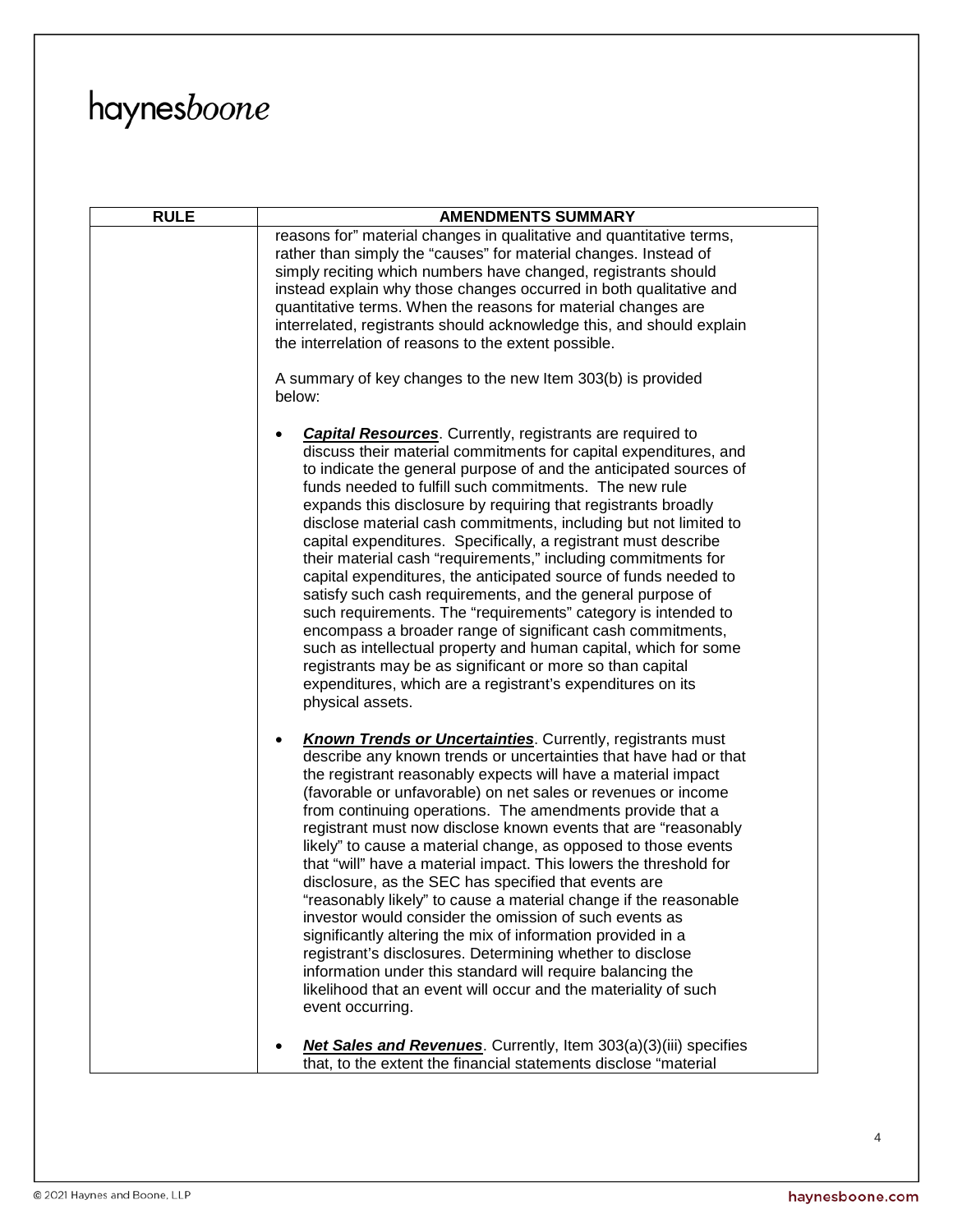| <b>RULE</b> | <b>AMENDMENTS SUMMARY</b>                                                                                                                                                                                                                                                                                                                                                                                                                                                                                                                                                                                                                                                                                                                                  |
|-------------|------------------------------------------------------------------------------------------------------------------------------------------------------------------------------------------------------------------------------------------------------------------------------------------------------------------------------------------------------------------------------------------------------------------------------------------------------------------------------------------------------------------------------------------------------------------------------------------------------------------------------------------------------------------------------------------------------------------------------------------------------------|
|             | increases" in net sales or revenues, a registrant must provide a<br>narrative discussion of the extent to which such "increases" are<br>attributable to increases in prices, or to increases in the volume<br>or amount of goods or services being sold, or to the introduction<br>of new products or services. As many registrants already do,<br>the final rule will require disclosures of "material changes", not<br>only increases in net sales or revenues.                                                                                                                                                                                                                                                                                          |
|             | <b>Inflation and Price Changes</b> . Registrants are no longer<br>required to specifically reference the impact of inflation and price<br>changes on a registrant's net sales, revenue and income from<br>continuing operations, to the extent material. However, if<br>material, registrants are still required discuss the impact of<br>inflation or price changes if they are part of a known trend or<br>uncertainty that has had, or is reasonably likely to have, a<br>material favorable or unfavorable impact on net sales, revenue,<br>or income from continuing operations.                                                                                                                                                                      |
|             | <b>Off-Balance Sheet Arrangements</b> . The current requirement<br>will be replaced with a new principles-based instruction requiring<br>registrants to discuss commitments or obligations, including<br>contingent obligations, arising from arrangements with<br>unconsolidated entities or persons that have, or are reasonably<br>likely to have, a material current or future effect on a registrant's<br>financial condition, changes in financial condition, revenues or<br>expenses, results of operations, liquidity, cash requirements, or<br>capital resources. Rather than requiring a separately-captioned<br>section, this disclosure is expected to be incorporated into the<br>broader MD&A discussion of liquidity and capital resources. |
|             | <b>Critical Accounting Estimates</b> . In accordance with prior SEC<br>guidance, the final rule adds the new Item 303(b)(4), which<br>explicitly requires disclosure of critical accounting estimates.<br>For each critical accounting estimate, registrants must disclose<br>why the estimate is subject to uncertainty, and, to the extent<br>material and reasonably available, how much each estimate has<br>changed during the relevant period, and the sensitivity of the<br>reported amounts to the methods, assumptions, and estimates<br>underlying the estimate's calculation.                                                                                                                                                                   |
|             | Segment Reporting. The new Item 303(b) will require<br>registrants to discuss each relevant "product line" to the extent<br>this is necessary to understand the registrant's business, in<br>addition to the current requirements to discuss each segment<br>and subdivision (e.g. geographic area) to the extent relevant.                                                                                                                                                                                                                                                                                                                                                                                                                                |
|             | <b>Elimination of Contractual Obligations Table</b> . The new Item                                                                                                                                                                                                                                                                                                                                                                                                                                                                                                                                                                                                                                                                                         |

 $\sqrt{5}$